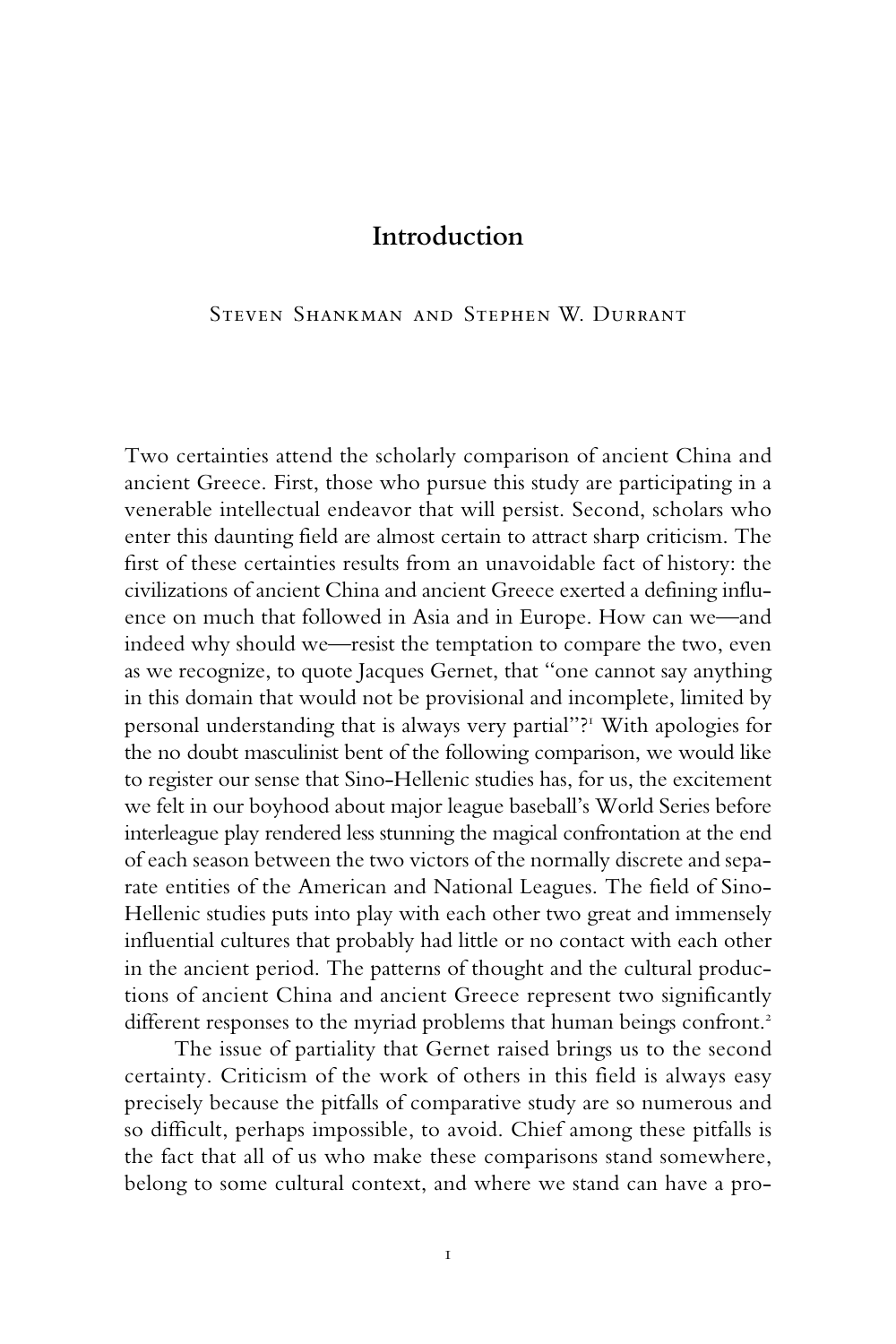found affect on what we say about a different cultural context. This particular pitfall is strikingly illustrated in statements by two of our greatest intellectual forebears, Aristotle and Confucius. The former reveals himself as thoroughly Greek in the following analysis of Europe and of an Asia well west of the one we discuss in this volume:

The nations of the cold places and those of Europe are full of spirit but somewhat deficient in intelligence and skill, so they continue comparatively free, but lacking in political organization and capacity to rule their neighbors.The peoples of Asia on the other hand are intelligent and skillful in temperament, but lack spirit, so they are in continuous subjugation and slavery. But the Greek race participates in both characters, just as it occupies the middle position geographically, for it is both spirited and intelligent.3

Confucius is more succinct, but no less convinced of the superiority, at least the political superiority, of his own people, the *xia* who occupied the center of what we now might call the Chinese cultural world: "The Yi and Di peoples with rulers are not as good as the various Xia states without rulers."4

Of course, Aristotle and Confucius are not alone in placing their own culture in a position of centrality, for few if any innocent bystanders are found in the business of cultural comparison. This truth is demonstrated nowhere more sharply than on the first significant page in the history of the comparison of Chinese and Western civilization: the writings resulting from the Catholic mission in China that extended from Matteo Ricci's arrival in southern China in 1583 until the decline of the Catholic missions that followed the dissolution of the Society of Jesus in 1773 and the death of the Qianlong Emperor in 1796. This fascinating confrontation, which took place at the highest intellectual levels, but with ethnocentrism (or maybe we should say religio- and culturocentrism) never far below the surface on both sides, has been studied brilliantly by Jacques Gernet, who reaches the conclusion, not irrelevant to our effort here, that the Europe represented by the Jesuits and the China represented by the Confucian bureaucrat were so distinct as to make mutual understanding virtually impossible.<sup>5</sup>

The comparative study of Greece and China that the missionaries stimulated back in Europe could hardly be described as disinterested scholarship. This is illustrated well in a piece, typical of its day, written by the French writer and prelate Fénelon (1651–1715). Enmeshed in an intellectual world dominated by the heated debates between Jesuits and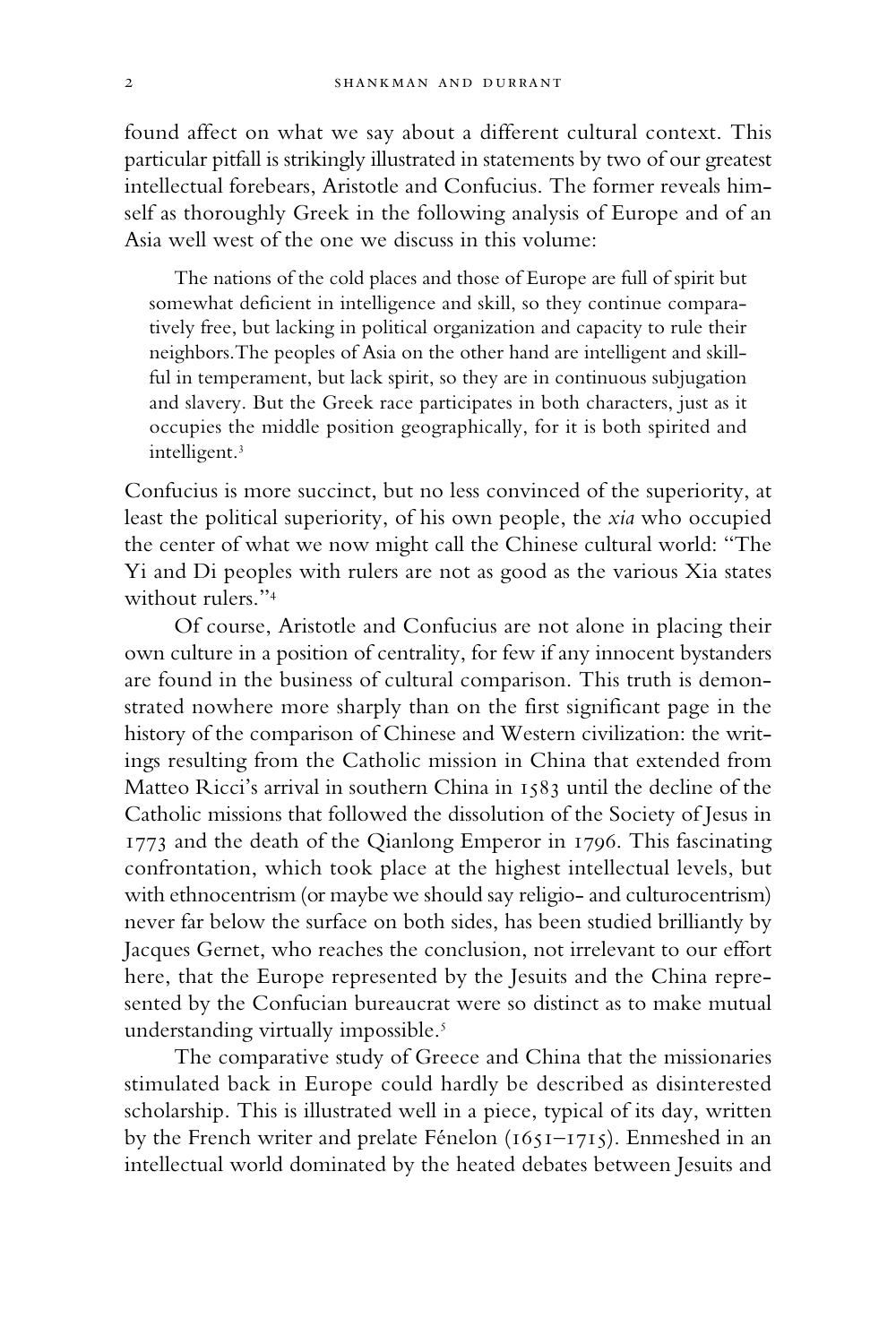Jansenists, debates that were concerned, among other issues, with what the attitude of the Church should be toward Confucianism, Fénelon (in his *Dialogues des morts*) hypothesizes a dialogue between Socrates and Confucius. Socrates is plainly the winner in this imaginary tête-à-tête, hardly allowing his Chinese counterpart to speak at all. To be sure, the Greek does, on occasion, "compliment" Confucius, if one can consider being congratulated for "avoiding the subtleties of reasoning" a compliment.6 What Fénelon's piece illustrates so clearly is that the perspective of so many comparisons of this type has everything to do with contemporary intellectual issues in one's own cultural world and little to do with the reality of the other culture.

Such problems notwithstanding, the sinological endeavor, which formally began in France when the great Jean-Pierre Abel Rémusat (1788–1832) was granted the first chair of Chinese studies to be established in the West, has been inherently comparative from its beginnings. The reason for this is quite simple: almost all of the earliest sinologists were steeped in the literature of the classical West and consistently used Greek and Latin studies as their frame of reference for the scholarly investigation of China. Indeed, study in the West of subjects such as philosophy and language were so thoroughly shaped by the Greek tradition that it must have seemed inconceivable that discussions of these issues could avoid the Greek experience as a point of departure. This is illustrated in an obvious and productive fashion in the still useful *Chinesische Grammatik* of Georg von der Gabelentz, which was first published in 1881.7 His application of the grammatical categories derived from the study of Greek to the vastly different structure of classical Chinese has continued to influence the teaching of the latter language to the present day. The long-standing search for the "Chinese epic," an issue on which at least two of the contributors to this volume have made important contributions,<sup>8</sup> provides another example of the way a Greek paradigm has influenced Chinese studies. Because Greek literary history begins with the epic, China must either have had a comparable literary form, the reasoning goes, or must at the least yield an explanation for the alleged nondevelopment of a sequence of genres that Western literary history views as normative.

Many more recent works of China studies continue to use ancient Greece as a dominant point of reference. The second volume of Joseph Needham's *Science and Civilization in China*, entitled *History of Scientific* Thought, is an example.<sup>9</sup> This work contains hundreds of references to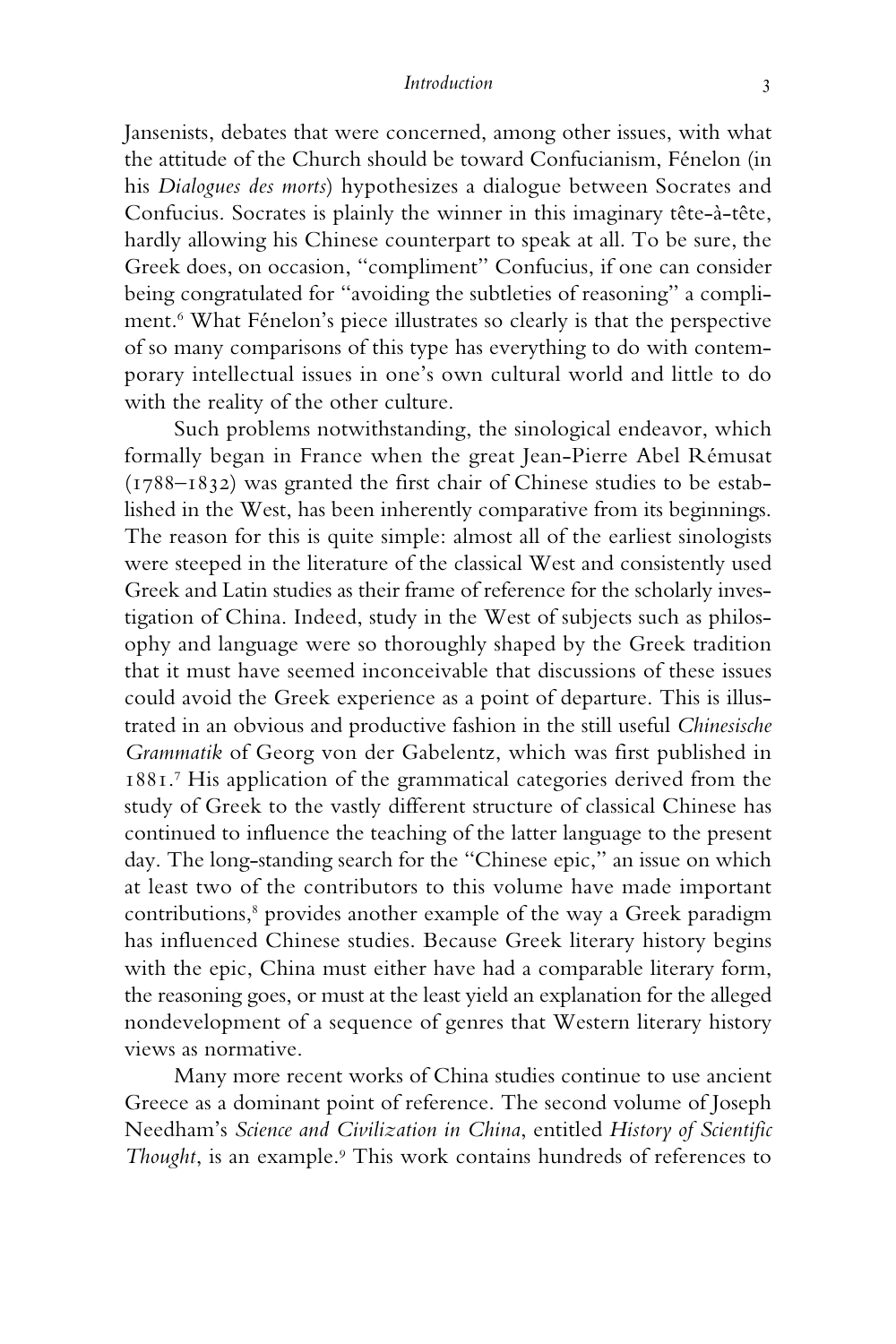the Greek tradition—indeed, as with almost all the volumes in Needham's monumental series, the particularly useful second volume is comparative from beginning to end. A still more recent survey of Chinese philosophy, Benjamin Schwartz's *The World of Thought in Ancient China*, although much more sharply focused on the Chinese tradition itself, includes more than thirty references to ancient Greek philosophy. And lest one conclude that the influence of Greek studies on Chinese studies holds only for the West, we urge the reader to examine the grammatical studies of the early twentieth-century Chinese scholar Ma Jianzhong, which apply Greek-based grammatical categories to classical Chinese even more stubbornly than did Von der Gabelentz ten or so years earlier,<sup>10</sup> or Hu Shi's *The Development of the Logical Method in Ancient China*, in which Hu ferrets out the logical methods of ancient China "to make my own people see that these methods of the West are not totally alien to the Chinese mind."<sup>111</sup>

We note the comparative dimension of the sinological endeavor in part because specialists in the classical West have rarely reciprocated it. The study of Greece has proceeded, and continues to proceed, with little attention to the contemporary high culture of early China. We see signs, however, that this may be changing. The distinguished historian of Greek science, G. E. R. Lloyd, has focused much of his scholarly energy in the last decade on the history of science in China and not only has published an extremely insightful comparative study of the Greek and Chinese traditions, but also makes frequent reference to Chinese thought even in his Greek-centered scholarship.<sup>12</sup> The latter is particularly significant because it presumes that much in the early Chinese tradition might actually help to elucidate the distinctiveness of early Greece, as several of the articles included in this volume suggest.

The appearance of Lloyd's work—as well as the works of others in the area of comparative Sino-Hellenic studies—reflects the fact that, in spite of the criticism and suspicion comparative work will always attract, such work continues to flourish. We note briefly, in this regard, three additional scholarly projects that will continue to exert influence (and, no doubt, draw criticism) in the years ahead. The first of these is the collaborative work of the sinologist Roger T. Ames and the philosopher David L. Hall. Their three provocative volumes attempt to establish a strong contrast between a classical Western emphasis on transcendence, order, and permanence and a Chinese tendency toward pragmatism, vagueness, and change.13 Despite the sharpness of the contrast argued in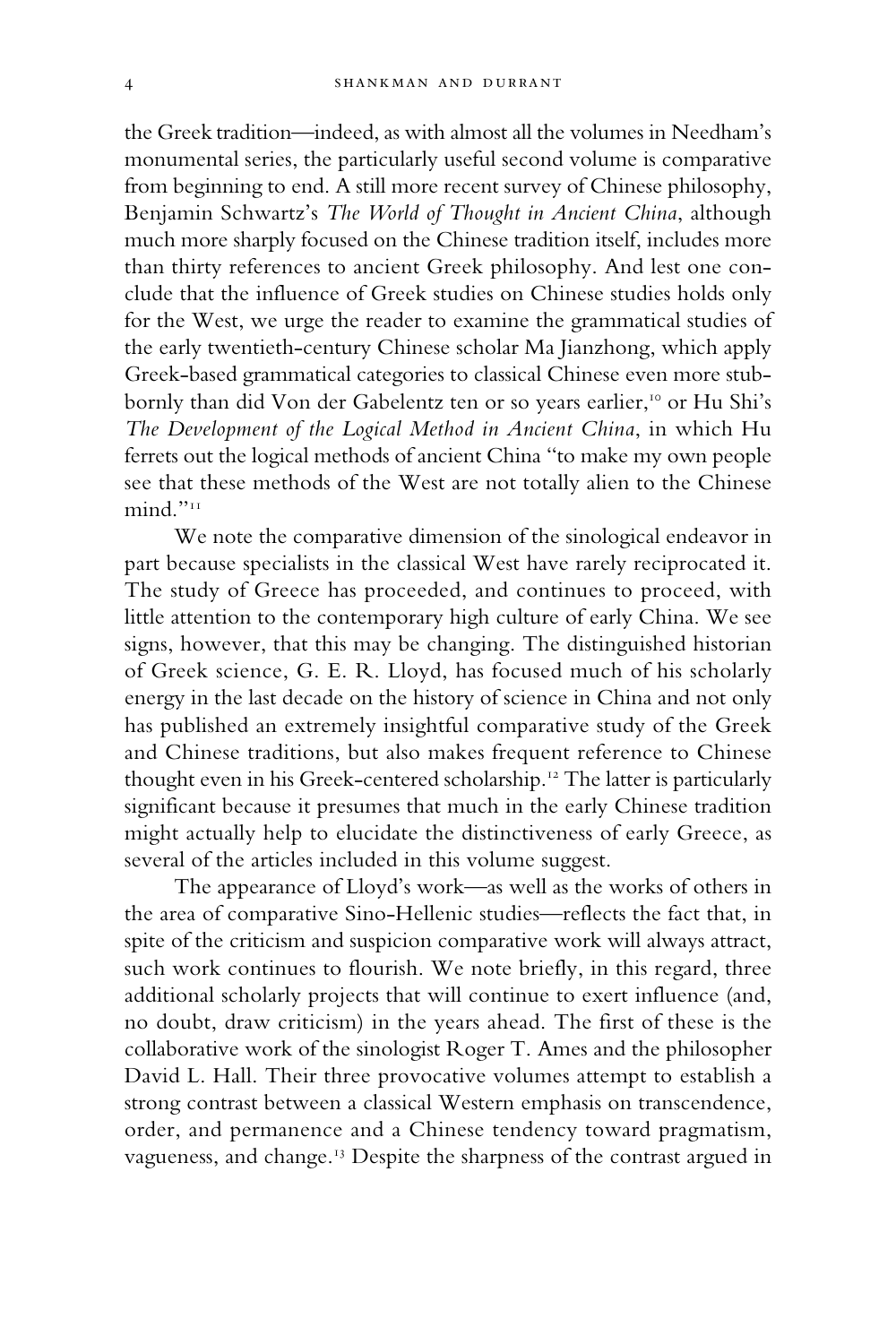their books, Hall and Ames acknowledge philosophical countertrends in each of the civilizations they study, thus blunting criticism that they have reductively essentialized the two sides of their comparison. The sheer scope of their ambitious work, as well as the boldness of its argument, is likely to provoke debate among those who compare China and the West for many years to come.

The growing oeuvre of François Jullien has gained a wide, even popular, readership in France and has begun to be read and discussed elsewhere. Jullien argues against what he describes as "naive assimilation, according to which everything can be directly transposed from one culture to another."14 Instead, he tries to discern tendencies thoroughly and naturally embedded within Chinese thought that have only rarely been discussed. These features, such as privileging of indirect expression or an emphasis upon the "deployment" or "situation" of a thing rather than its inherent quality, to give two examples, become a means for Jullien to open up Western thought by looking at it from the perspective of Chinese "difference." One often senses that Jullien's ultimate concern is more with the West than China, that is, that the aim of his project is to use Chinese thought as a way of rethinking and expanding the dimensions of Western thought.<sup>15</sup>

The third recent item of relevant scholarship is Christoph Harbsmeier's volume, entitled "Language and Logic," which has appeared as volume 7.1 in Needham's *Science and Civilisation in China*. 16 This valuable study is comparative from beginning to end and serves as a most useful summary of much of the previous work attempting to describe Chinese logic and language. Inevitably, Harbsmeier, like his predecessors in this field, uses the Greek tradition as a starting point. He proceeds in this volume to provide what we believe to be the most precise catalogue now available of how Chinese language and philosophical argument differ from that of the Greeks. Harbsmeier ends his impressive volume with the important observation, if we may paraphrase, that comparative study must rise above "the internalized censorship" that comes with today's concerns about political correctness. He advocates a new boldness that is not afraid to speak of the "relative strengths and weakness"<sup>17</sup> of the Greek and Chinese traditions. And, we might add, that dares to acknowledge difference or similarity without too much regard for whether either side of this balance is currently in or out of critical vogue.

The chapters in this volume attempt to contribute to this growing body of scholarship comparing early China and ancient Greece (or the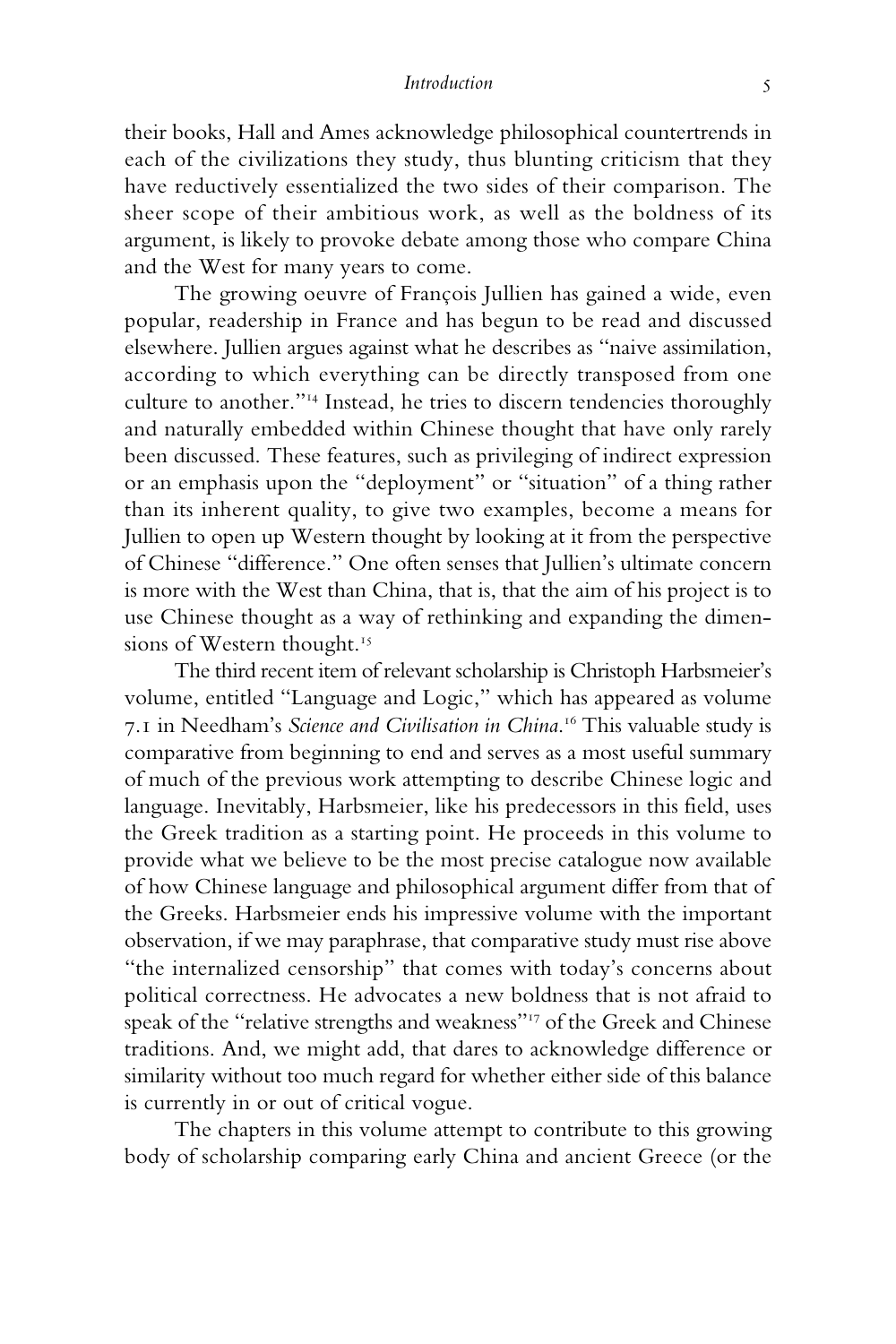West in general). They originated as papers delivered for a symposium at the University of Oregon in spring of 1998. The title of the symposium, "Thinking through Comparisons," was inspired by Hall and Ames's first book, *Thinking through Confucius*, and it is meant to suggest two critical ideas that were central to the conference. First, thinking is itself an inherently comparative activity. Nothing exists in isolation. We are always making comparisons, whether we are aware that we are in fact doing so. Through making comparisons, the familiar becomes strange, and the strange somewhat more familiar. Second, because we think through comparisons, we should think them all the way through. We need to ask how valid and productive are the comparisons and contrasts we feel drawn to make between particular works of ancient Chinese and ancient Greek literature, between two styles of thought that emerged from two very different—although contemporaneous—cultural contexts?

Our original intent in arranging the chapters for this volume was to put those more concerned with theoretical and methodological issues first and then to present those chapters that focused on specific texts and applications. Although we generally adhere to this principle, we find drawing a clear line between these two categories difficult. The essays that address broader theoretical issues contain specific applications, and even the more focused comparisons, such as those of Raphals or Yu, have important theoretical or methodological implications. Nonetheless, the first five essays can fruitfully be considered as participating in the first category, whereas the remaining six fall into the second.

The first chapter in the volume, "What Has Athens to Do With Alexandria?", is by the late David Hall, whose death regretfully preceded publication of this book, which we dedicate to his memory. Hall was a philosopher who has collaborated with Ames on several books comparing Chinese and Western thought. In his chapter, Hall addresses some of the reasons for the unwelcome reception that such comparative studies often meet in the professional academic world. Arguing against the sinological experts who resent the incursions of amateur sinologists into their entrenched terrains, Hall suggests that collaborative work is necessary in a field such as comparative Chinese and Western thought, and even in composing translations of Chinese philosophical works into English. A serious translation project—such as Hall and Ames's version of the *Zhongyong*18—requires not only a precise philological understanding of the language of the original text, but also an education in the philosophical traditions of the West. The translator needs to take into account not only the meaning of the Chinese words but also the target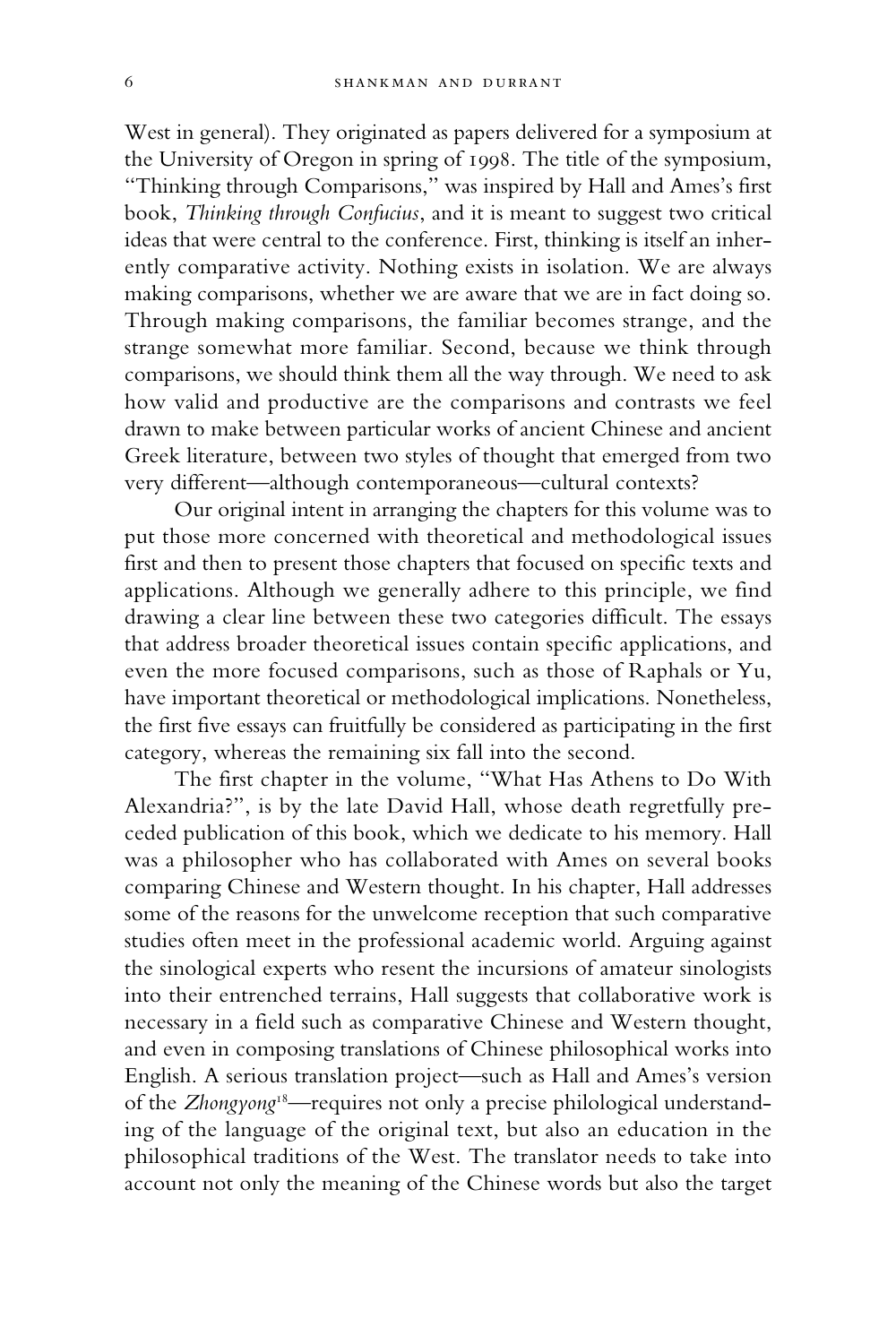language of the translation and the audience for whom the translation is intended. If the text is philosophical and the translation is made into English for a Western audience, then the Chinese words need to be mediated by an understanding of the Western philosophical tradition. Such a translation, Hall contends, will be more successful than one undertaken by a licensed sinologist with little or no command of the history of Western thought. Hall makes a powerful case for the place of the amateur—taken in its root sense of "lover" or "enthusiast"—in comparative studies. Comparative studies, in brief, is too important (and too enjoyable) to be left to the professionals.

Haun Saussy, in a chapter that also concerns the methodology of comparison, "No Time Like the Present: The Category of Contemporaneity in Chinese Studies," suggests how the ghost of Hegel—for whom otherness is precisely what is to be overcome by knowledge—continues to haunt our comparative work. In surveying the approaches of Johannes Fabian, Giuseppe Ferrari, F. S. C. Northrup, and David Hall and Roger Ames, Saussy subtly interrogates one of the pitfalls of thinking through comparisons between "East" and "West." Such contrasts, when undertaken by Western thinkers, run the risk of turning China into a reverse image of what the West urgently thinks it lacks. If we engage in thinking through comparisons, Saussy suggests, we must be very careful not to construct rigid stereotypes that have been abstracted from, but do not accurately reflect, the complexities of history. Because history is experienced temporally, we betray history if we construct an atemporal China that answers mainly to contemporary needs and projections.

Michael Puett's chapter, "Humans and Gods: The Theme of Self-Divinization in Early China and Early Greece," like Saussy's, argues against setting up rigid, ahistorical categories that are assumed to embody the essence of either early Chinese or of ancient Greek thought and culture. Puett shows that assumptions about a monistic (and "continuous") Chinese cosmology, on the one hand, and a dualistic (and "tragic") Greek cosmology, on the other, are belied by a historically informed reading of specific early texts. In early China, for example, arguments (such as appear in the *Guanzi*) in favor of what Puett calls "self-divinization" arose, as in the case of Empedocles in ancient Greece, as acts of resistance against the entrenched power structures of the day structures that claimed that they, and they alone, could heal the breach between the human and spiritual worlds. Hence what scholars have taken to be the defining characteristic of an entire culture, such as early China's cosmology that blends humans, gods, and nature into a single, continu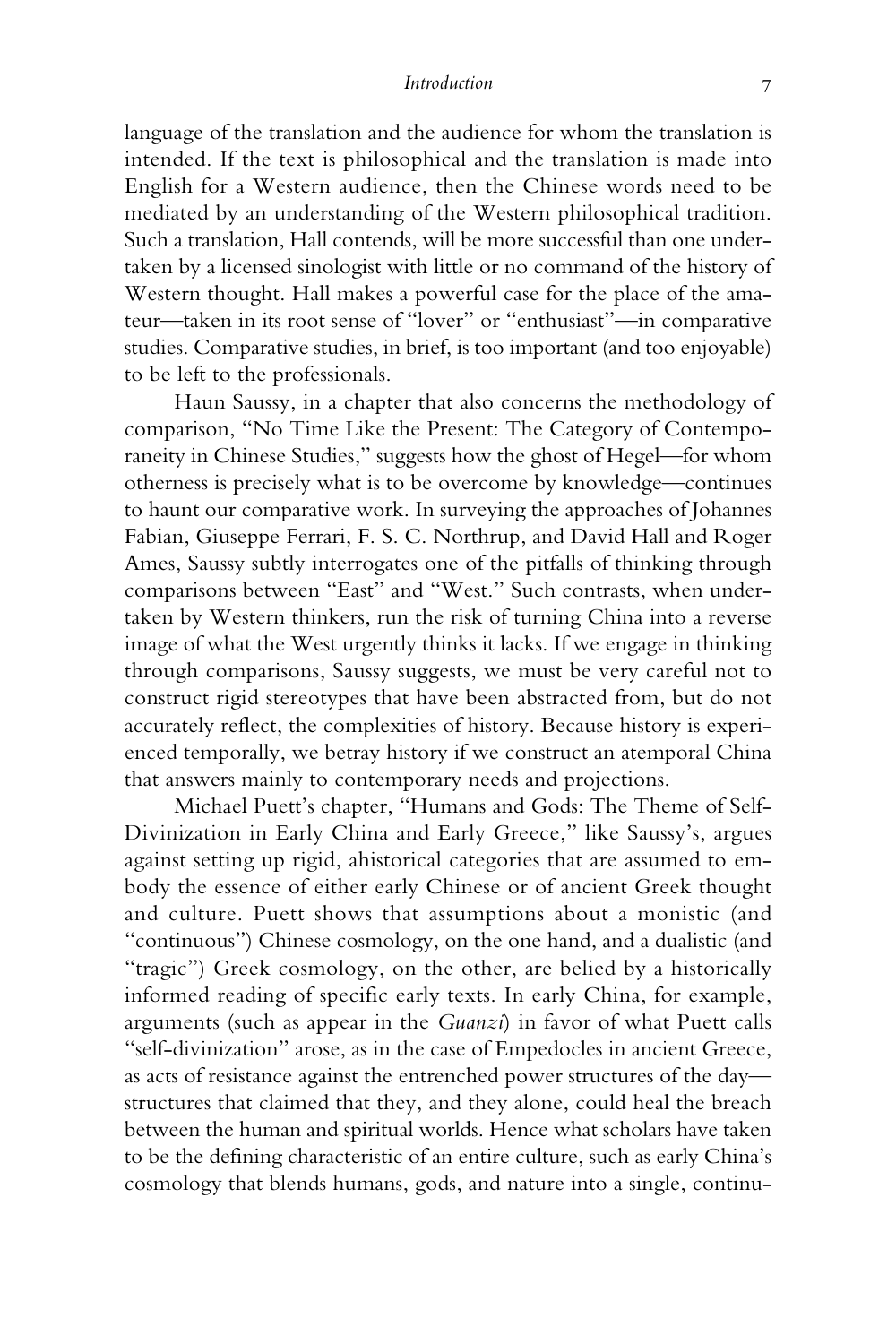ous whole, in fact originated as a strategic critique against the prevailing assumptions of disunity and lack of connection. Puett offers a model of comparative study that would ask how particular individuals, in different cultural contexts, confronted similar political and cultural concerns.

In his chapter, "These Three Come Forth Together, But Are Differently Named: Laozi, Zhuangzi, Plato," Steven Shankman suggests that one of the dangers of comparing early Chinese and ancient Greek thought is that of stereotyping one culture in relation to the other, each of which is assumed to have an identifiable essence. Hence, for example, if we think of the articulation by Laozi in the first chapter of the *Dao de ching* of the paradoxically simultaneous presence of both the intentionalist and participatory dimensions of consciousness, we might be tempted to characterize Greek thought as more intentionalist than Chinese. If we are to be true to Laozi's analysis, however, we will perhaps be persuaded to realize that articulations in language of experiences of unity with the *dao* are just that (i.e., ways of using language to evoke experiences). Although he is often thought of as a "rationalist," Plato, like Laozi and Zhuangzi, is likewise concerned about the damage done to the balanced consciousness by too exclusive a preoccupation with viewing reality as an object external to itself. Shankman finds an equivalent figuration to that of Laozi in Diotima's remarks made to Socrates in Plato's *Symposium* (203b–204a) when the prophetess relates a myth that describes the erotic experience of the philosophical quest as a combination of intentionalist seeking (*poros*) on the one hand and of needy receptivity (*penia*) on the other. Hence, in this crucially important passage in the *Symposium* in which he is attempting to articulate the nature of the philosophical quest, Plato suggests the importance of achieving a balance between the experiences, as expressed by Laozi, of "not having an intention" (*wu yu* 無欲) and "having an intention" (*you yu* 有欲).

Roger T. Ames, in "Thinking through Comparisons: Analytical and Narrative Methods for Cultural Understanding," argues that the metaphysical essentializing "dominant" in Western thought, which begins by asking "what a thing really is," contrasts with a Chinese tradition that is "essentially historicist and genealogical." Ames seems to imply that the very tendency to essentialize and hence to dehistoricize (a tendency identified by Saussy and Shankman as problems for comparatists) is a Western and not a Chinese inclination. Chinese thinkers are more interested in exploring relationships, associations, and contexts than in moving past appearance to discern the nonapparent essence of a thing. To understand a controversial term such as *Confucianism*, one should therefore not seek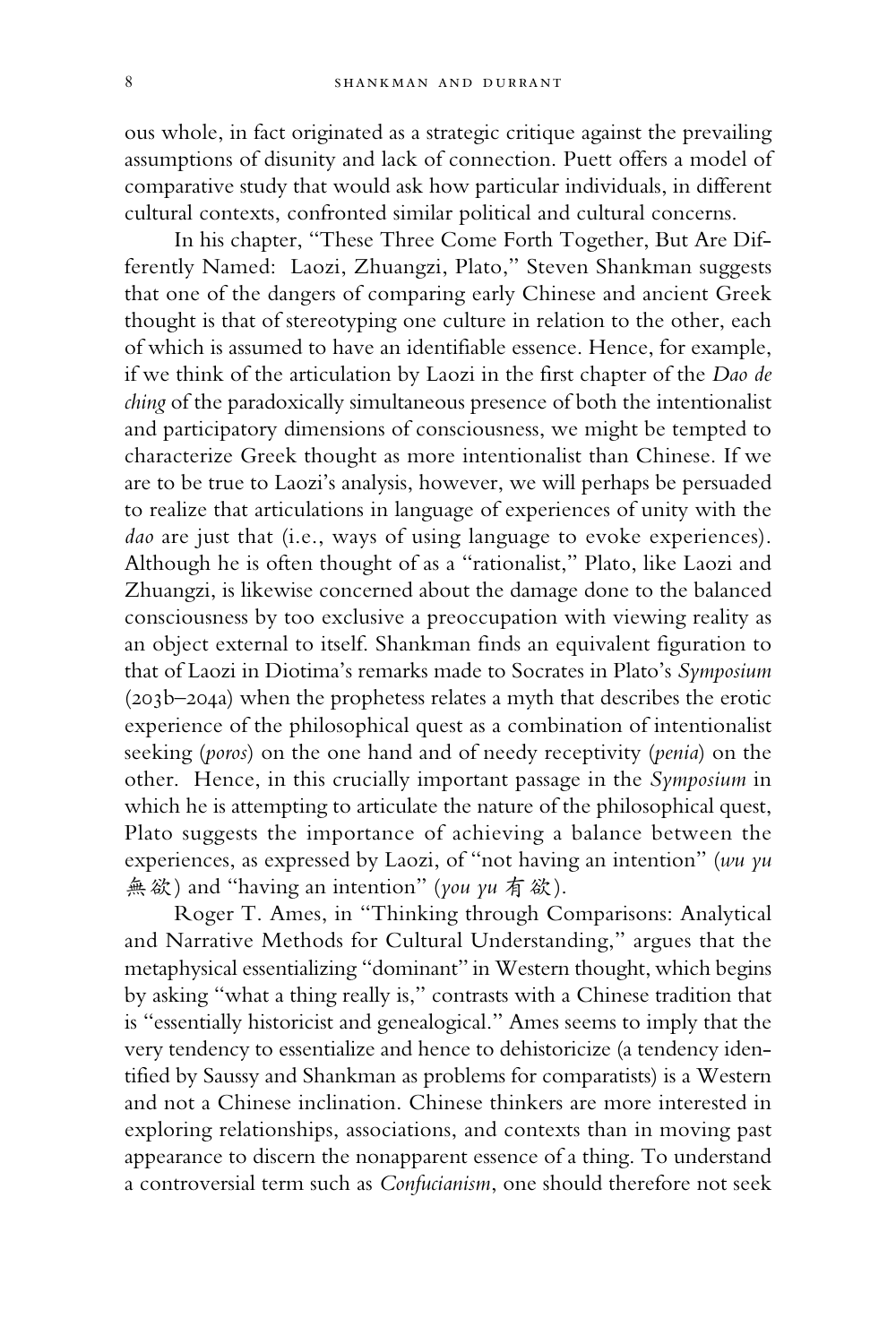some essential doctrine that stands behind the shifting emphases of particular Confucian teachers, but one should rather regard Confucianism as "a narrative of a community of people" concerned with "how to get on effectively in the world."

C. H. Wang's chapter, "Alluding to the Text, or the Context," true to his poet-persona Yang Mu, is less an excursion into theory than a claim that both Chinese and Greek culture develop out of the earliest poetic traditions. Wang begins his chapter with a poem of his own written in response to the opening passage of the "Wu ch'eng" chapter of the *Book of Documents*. His chapter then suggests how, in both early China and ancient Greece, the philosophical texts of Confucius and Plato establish their meaning through allusions to poetry—to the *Classic of Poetry* in the case of Confucius and, for Plato's Socrates, to Homer's *Iliad*.

David N. Keightley's "Epistemology in Cultural Context: Disguise and Deception in Early China and Early Greece" examines the prevalence of the theme of disguise in early Greece, particularly in Homer, and its relative absence in Chinese narrative. Keightley then explores this contrast by referring to two epistemologies. In the first, that of ancient Greece, the relation between reality and appearance is regarded as a fundamental philosophical problem, as Ames also observes in his chapter. In the other, that of early China, misapprehension of reality may be noted, particularly among the Taoists, but is not regarded as a central concern. Keightley's arguments are far-reaching and touch upon such topics as the narrative and visual arts, as well as philosophy.

David Schaberg's "The Logic of Signs in Early Chinese Rhetoric" is an important and original contribution to the growing literature comparing Chinese and Greek logic. Schaberg argues that Aristotle's notion of the "sign" and his description of "the tools of non-truth," elaborated in the *Organon* and the *Rhetoric*, provide a most useful matrix to examine and rethink certain features of the argumentation of Chinese *ru* 儒 (sometimes called "Confucians" but perhaps better translated as "ritualists") during the Warring States period. Although Schaberg's essay has important implications for the study of logic in such *ru* philosophical texts as *Mencius* and *Xunzi*, texts that other scholars of Chinese rhetoric have discussed frequently, his primary evidence is drawn from the large collection of persuasions found in *Zuozhuan* and *Guoyu*, texts that have rarely been used in this type of study. Schaberg shows that the Aristotelian *paradeigma*, an example that then leads to generalizations through a sort of logical induction, "is the basic mode of argumentation in the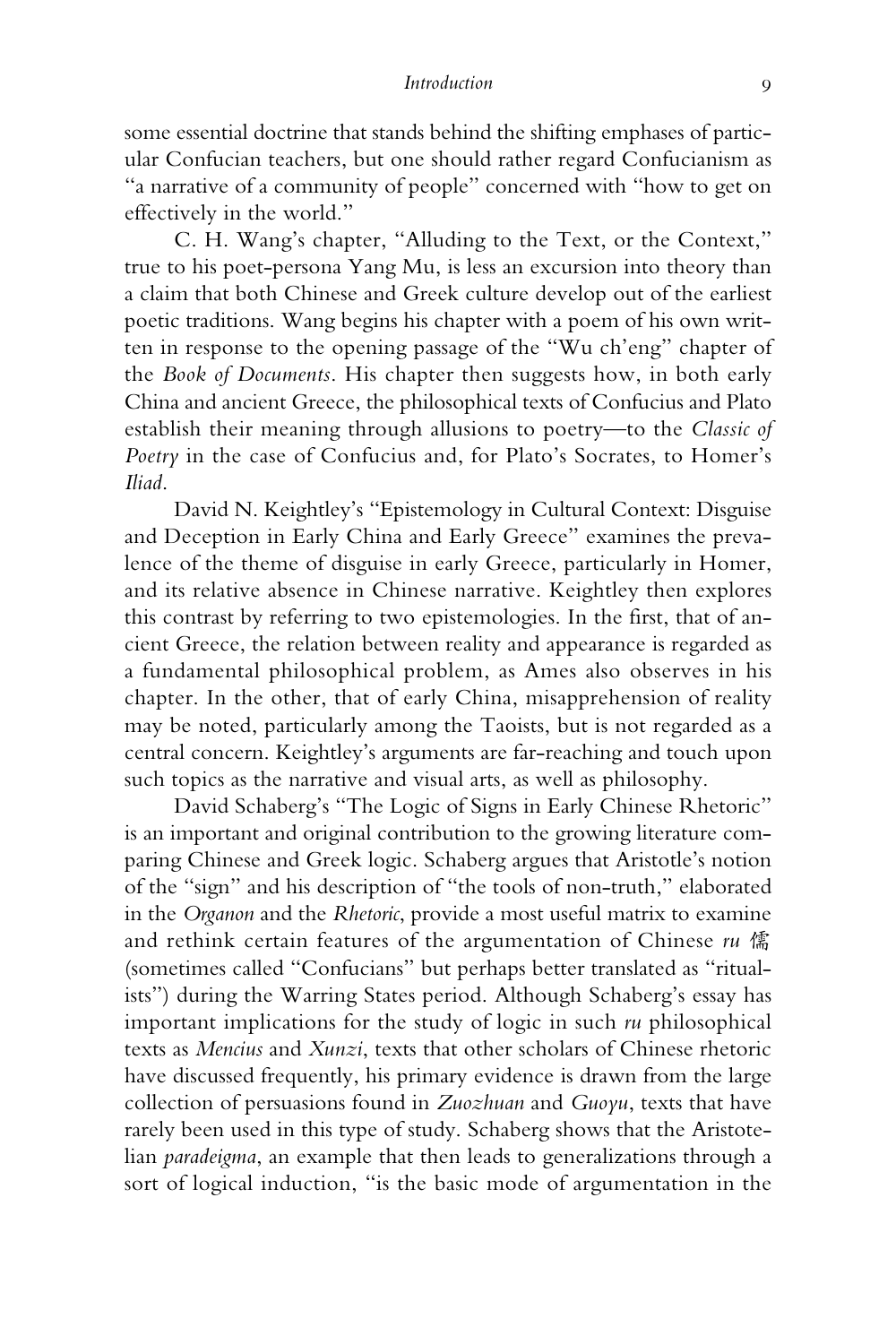*Zuozhuan* and *Guoyu*." Moreover, the Chinese *ru* paradigms are inherited standards and principles, always imputed to the Western or early Eastern Zhou, formulated and reformulated in light of the much later events described in these two texts. Put somewhat differently, historical reality is constantly made intelligible only through the paradigms ascribed to antiquity. Schaberg's article is an important contribution to the effort to define and characterize the rhetorical distinctiveness of one important group of Warring States thinkers, the *ru*, a group that was to become much more influential in subsequent centuries.

Andrew Plaks, in "Means and Means: A Comparative Reading of Aristotle's *Ethics* and the *Zhongyong*," looks at similarities and differences between Aristotle's view of the mean as described in the *Nicomachean Ethics*, in the case of Greece, and as articulated in the *Zhongyong*, in the case of China. Both texts recognize the difficulty of attaining the mean; both see the mean as something that needs to be continually renegotiated; both articulate the nature of the mean achieved by the individual in relation to the larger social context. Artistotle's notion of *eudaimonia* (happiness or well-being), moreover, finds an equivalent in the *Zhongyong*'s conception of *cheng* (self-cultivation). Differences exist, as well. For example, the ancient Greeks apply a more rigorous logical method that makes use of mathematical reasoning; and Greek moral philosophy articulates a notion of justice that has no real equivalent in the Chinese texts.

Lisa Raphals's article "Fatalism, Fate, and Stratagem in China and Greece" explores "the complex semantics of Chinese *ming* 命 and Greek *moira*" and concludes that the Chinese notion of fate (*ming*) did not lead to the fatalism associated with the word *moira* in Greece. The emphasis in early Chinese discussions of fate is on strategy and efficacy. Moreover, fate in China, unlike in Greece, could be gainsaid. Raphals's study is important not just for its exposition and examination of the semantic range of words for fate in China and Greece, but also for her careful examination of the metaphors that surround these terms in each of the two civilizations.

Anthony C. Yu's probing essay, "*Cratylus* and *Xunzi* on Names," contrasts Socrates's notion of a name as a reflection of an ideal nature with Xunzi's persistent nominalism, which understands names as conventional and fixed by Sages and True Kings of the past for essentially political purposes. Chinese names, at least in Xunzi's analysis, are "pragmatic" and are fixed "to endorse the authority of centralized orthodoxy, obviate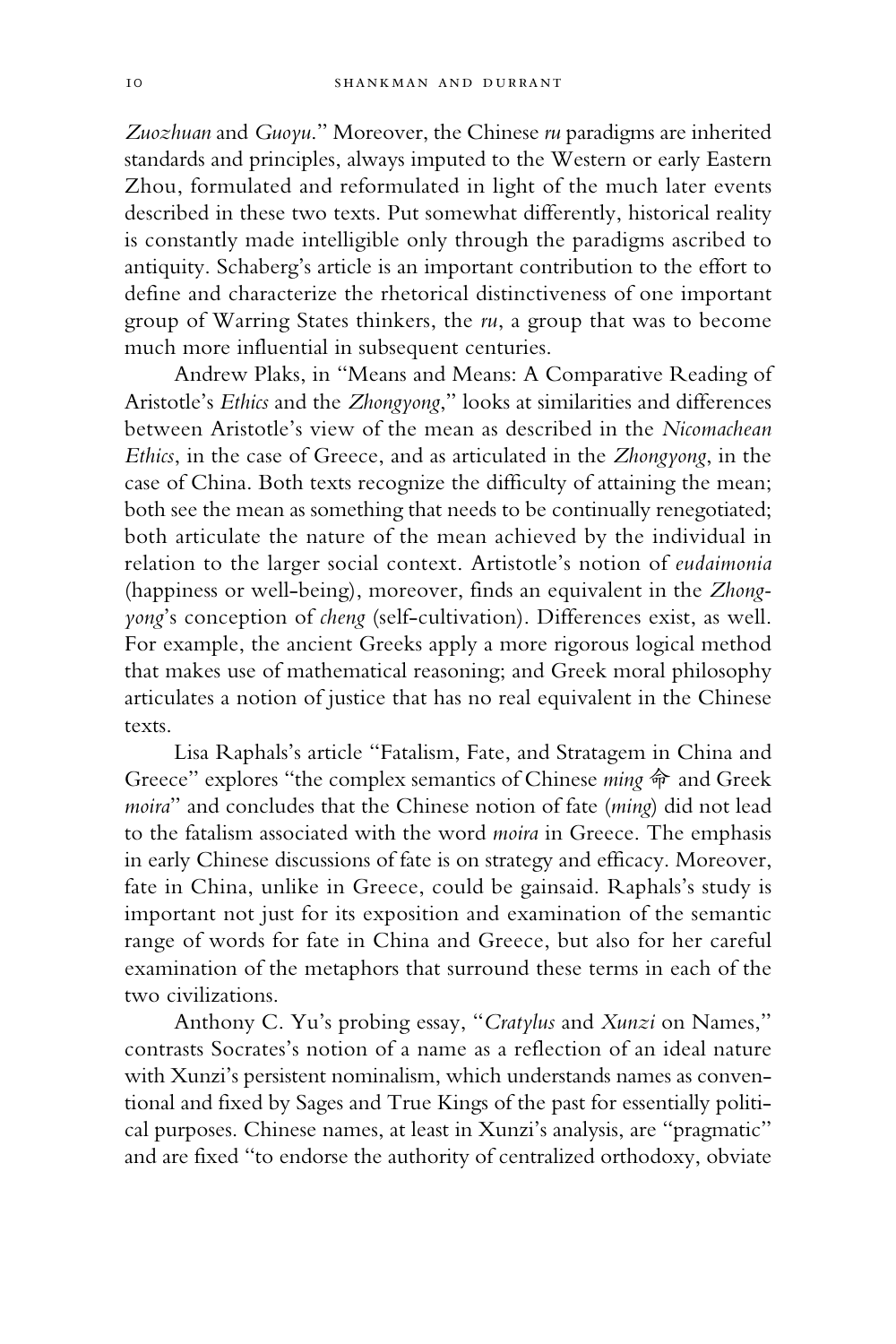tribal differences, and domesticate linguistic otherness." Professor Yu's thesis thus appears to affirm Ames's view of the pragmatic nature of ancient Chinese thought.

Michael Nylan's "Golden Spindles and Axes: Elite Women in the Archaemenid and Han Empires" is a bold challenge to stereotypes of elite women in Han China, stereotypes that portray these women as much less powerful and aggressive than their ancient Greek counterparts. Nylan argues that the early textual evidence, particularly as contained in the *Han shu*, often presents a picture of elite Han dynasty women as well-educated, politically influential, and highly capable. The misapprehension of the power of women in early China, Nylan argues, derives not from ancient historiographers but from neo-Confucians and May Fourth reformers who had their own particular axes to grind.

Stephen W. Durrant, in "Creating Tradition: Sima Qian Agonistes?" takes up the contrast that is sometimes made between "the agonistic Greeks and the irenic Chinese." Although Durrant agrees that early Chinese historical writing reflects a respect for tradition not shared by the Greeks, he attempts to complicate the usual contrast. First, he provides evidence that the early Chinese historians were not at all uncritical of their predecessors; indeed, the "father of Chinese history," Sima Qian, was sometimes harshly criticized. Second, a close reading of Sima Qian indicates that the latter was engaged as much in what we might call "the manufacture of tradition" as in a straightforward compliance with the patterns of the past. Although the Sima Qian that emerges from Durrant's examination remains distinct from the more clearly agonistic Thucydides, who is deeply critical and even arrogantly scornful of his predecessors, characterizing Sima Qian as blindly devoted to tradition would be a distortion.

The field of Sino-Hellenic studies is a challenging one that makes daunting linguistic and philosophical demands of its practitioners. It requires the joint efforts of Hellenists willing to cross unexpected borders and thus to expand their knowledge of the ancient world in unpredictable ways and of scholars of early China eager to enhance their understanding of ancient Greek and Western thought. We hope that these pioneering chapters that think through comparisons between Chinese and Western thought will spark curious readers from a variety of humanistic disciplines to make comparisons of their own and thus to participate in our unpredictable and therefore bracing cross-cultural conversation.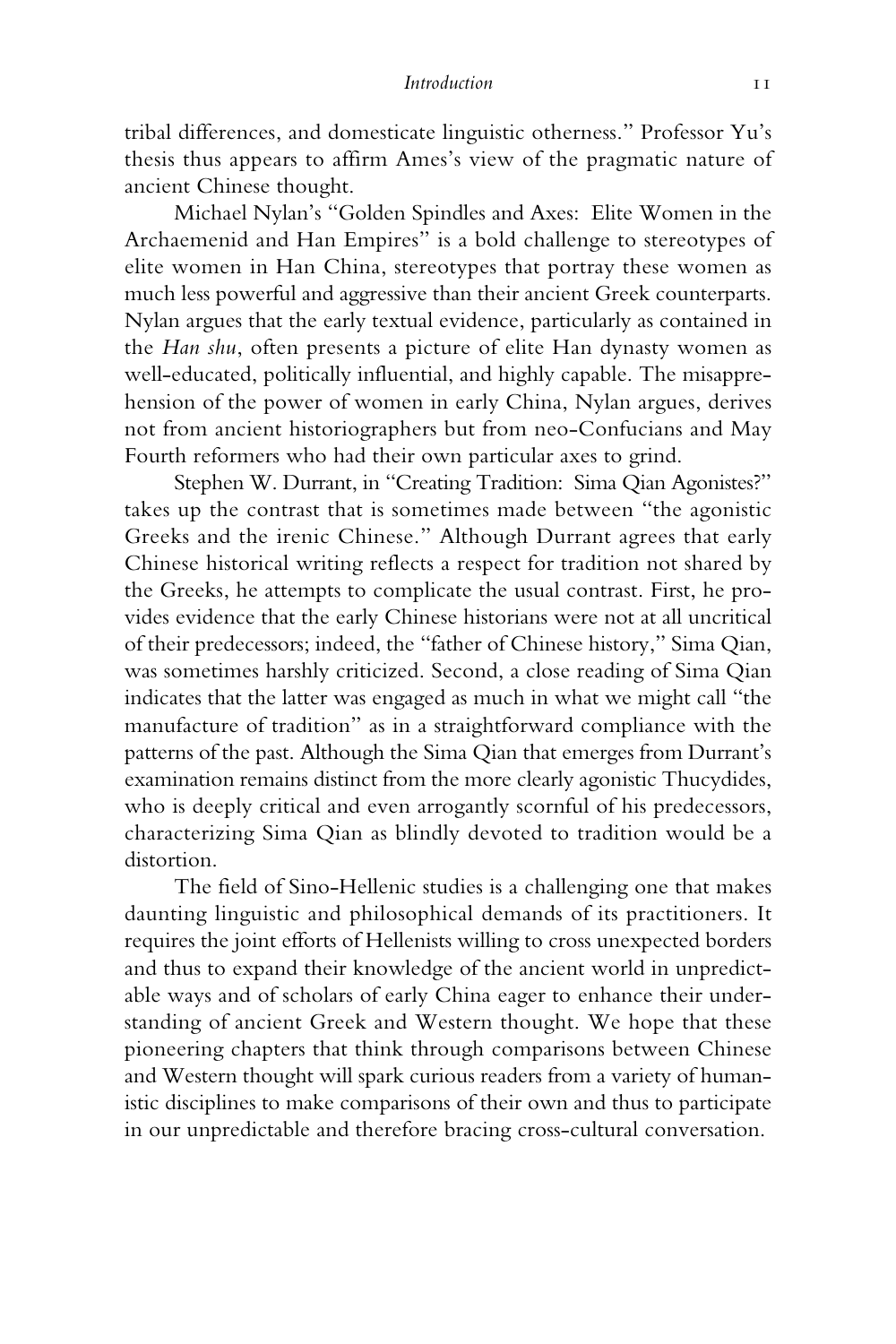#### **Notes**

1. "Sur la notion de changement," *L'intelligence de la Chine* (Paris: Gallimard, 1994), p. 323.

2. We are not entirely sure that some communication did not occur between the two cultures. Étiemble says that the great Marcel Granet used to suggest to his students that one "can not [*sic*] push aside a priori all idea of relations between China and Greece in the fifth century b.c.e. and even between the thought of Confucius and that of Socrates." See *L'Europe chinoise,* vol. 1, *De l'Empire romain à Leibniz* (Paris: Gallimard, 1986), p. 50.

3. H. Rackham, trans. (Cambridge, Mass.: Harvard University Press, Loeb Classical Library edition, 1932), pp. 565-67.

4. *Lun yu* 3.5. The Yi and Di were peoples living on the periphery of the Xia states. Translating the former as "non-Chinese" and the latter as "Chinese" is tempting although anachronistic. We are referring here to Confucius as presented in *Lun yu*, knowing full well that many of the statements attributed to him, this one included, are much later than the Master himself. See Bruce Brooks and A. Taeko Brooks, *The Original Analects: Sayings of Confucius and His Successors* (New York: Columbia University Press, 1998), p. 127.

5. See *China and the Christian Impact*, trans. Janet Lloyd (Cambridge: Cambridge University Press, 1985).

6. This episode in the history of the influence of Chinese thought on Europe is only one of the fascinating episodes discussed in Étiemble's immensely interesting *L'Europe chinoise*, 2 vols. (Paris: Gallimard, 1988), pp. 321–34.

7. Georg von der Gabelentz, *Chinesiche Grammatik* (Leipzig: T. O. Weigel, 1881).

8. See C. H. Wang, *From Ritual to Allegory: Seven Essays on Early Chinese Poetry* (Hong Kong: Chinese University Press, 1988), and Lisa Raphals, *Knowing Words: Wisdom and Cunning in the Classical Traditions of China and Greece* (Ithaca, N.Y.: Cornell University Press, 1992). See especially pages 188–90, which contain additional bibliography on this topic.

9. Joseph Needham, *Science and Civilisation in China*, vol. 2: *History of Scientific Thought (*Cambridge: Cambridge University Press, 1956).

10. Ma Jianzhong, *Ma shi wentong (Shanghai: Shang-wu*, 1904).

11. Hu Shi, *The Development of the Logical Method in Ancient China* (Shanghai: Commercial Press, 1922).

12. See especially *Aristotelian Explorations* (Cambridge: Cambridge University Press, 1996). One of the best examples of what we mean here appears in his discussion of *Huainanzi* in a chapter on "Spontaneous generation and metamorphosis" in Aristotle (pp. 106–11). Lloyd's most clearly comparative work is *Adversaries and Authorities: Investigations into Ancient Greek and Chinese*